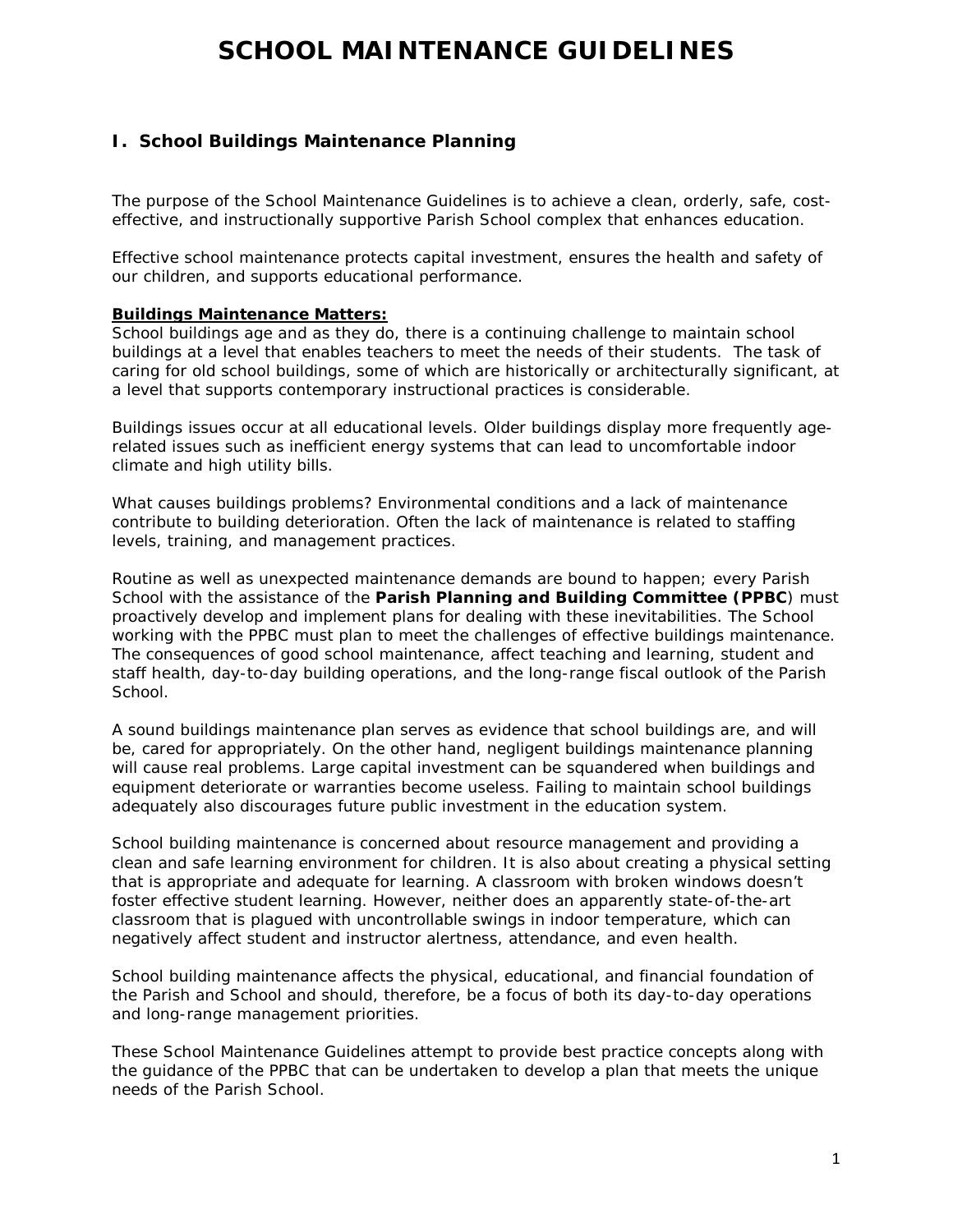#### **Good buildings maintenance programs costs money:**

There is no question about it; the return on the expenditure will result in lower future maintenance costs. Buildings maintenance produces savings by:

• decreasing equipment replacement costs over time

● decreasing renovation costs because fewer large-scale repair or replacement work is required.

● decreasing overhead costs (such as utility bills) because of increased system efficiency

#### **Purpose of School Maintenance Guidelines:**

To assist school administrators, staff, and Parish members, with help of the PPBC, to understand why and how to develop, implement, and evaluate the school maintenance plan. The PPBC has the experience and knowledge to conduct a school buildings assessment, building by building, prioritize the repair and maintenance issues and assign an appropriate cost.

#### **Effective school building maintenance planning:**

- contributes to a Parish School's instructional effectiveness and financial well-being
- improves the cleanliness, orderliness, and safety of the Parish School's buildings

• reduces the operational costs and improves the life cycle cost of the Parish School buildings

- helps the School and Parish staff along with the PPBC to deal with limited resources by proactively identifying buildings priorities.
- extends the useful life of buildings
- increases energy efficiency and help the environment
- focuses specifically on the needs of the student

• stresses strategies and procedures for planning, implementing, and evaluating effective maintenance programs

• relies of the PPBC to develop appropriate solutions for each situation

● school Administrators and the PPBC; recognize that building maintenance contributes to the physical and financial well-being of the Parish and School

● understand that school building maintenance affects building appearance, equipment operation, student and staff health, and student learning

• understand that building maintenance requires funding

● acknowledge that strategic planning for buildings maintenance is a team effort that requires input and expertise from a wide range of stakeholders

- coordinate building maintenance activities throughout the Parish and School
- demand appropriate implementation and evaluation of buildings maintenance plans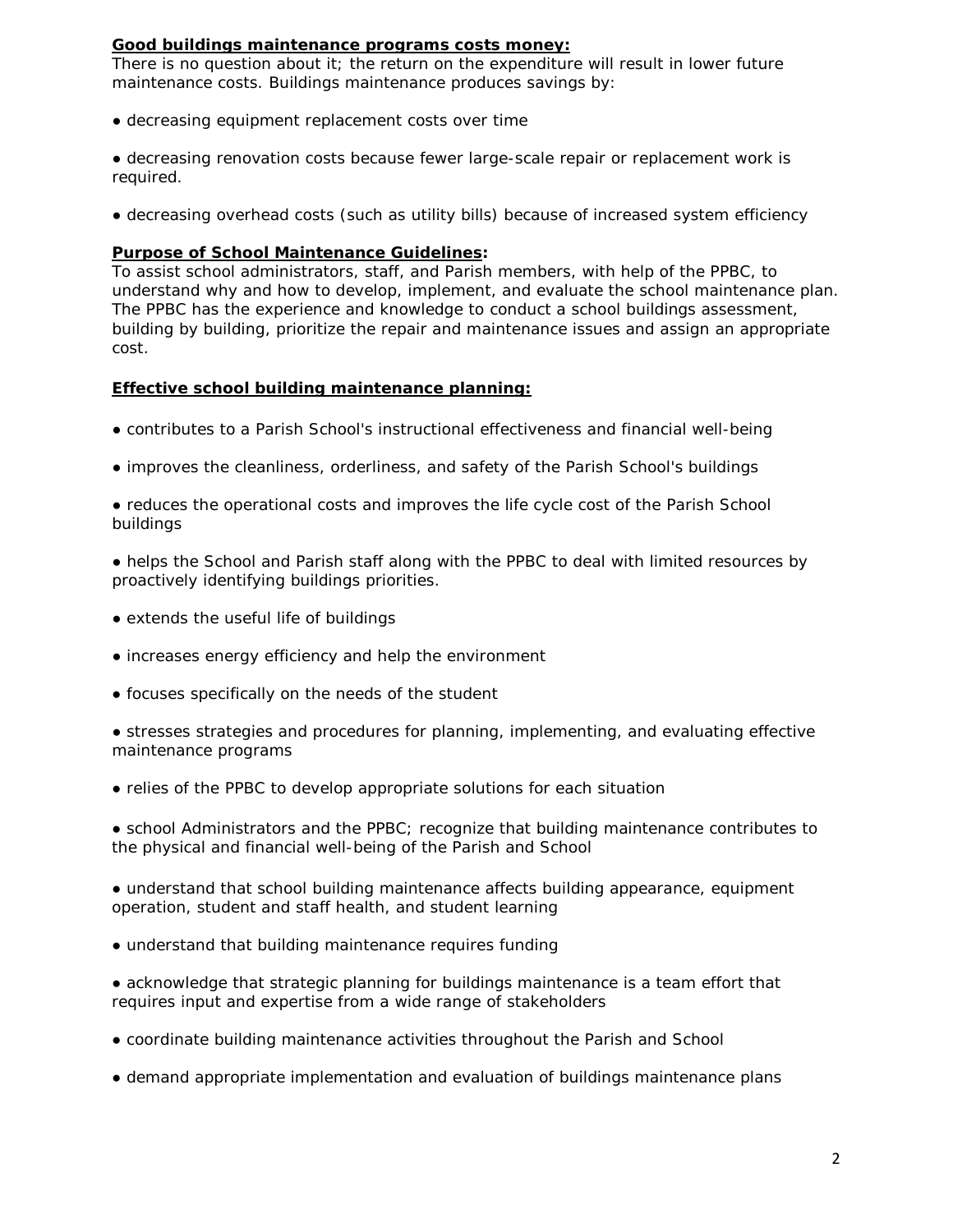#### **School Administrators:**

- need to understand a wide range of buildings operations and issues
- need to receive training to improve their knowledge and skills related to buildings maintenance
- need to inform the school administrators and PPBC about building operations
- need to teach other staff how they can help with buildings maintenance

• a need to appreciate that building maintenance decision-making is influenced by instructional needs

#### **Teachers:**

- recognize that buildings maintenance supports student learning
- educate students about how to treat school buildings appropriately
- communicate their expectations for buildings as they relate to enhancing student learning
- treat buildings with respect

#### **Students:**

- see school buildings as their learning environment
- treat buildings with respect

#### **Parents and the Parish Community:**

● recognize that school buildings are the training grounds for future citizens and Church leaders

- respect decision-making regarding school building use and maintenance
- contribute to school building maintenance decision-making as requested
- consent to the financial obligations associated with good school building maintenance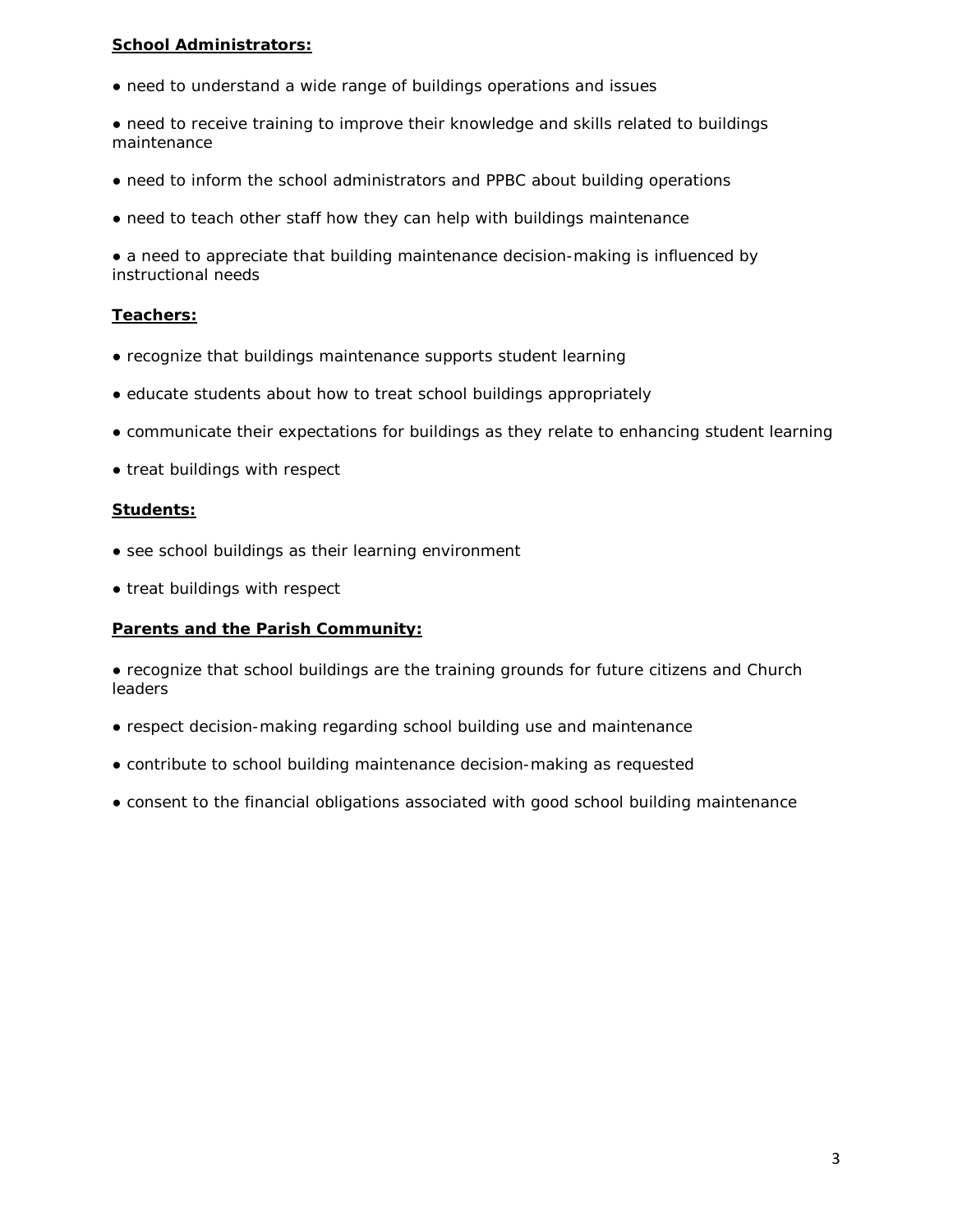# **II. Buildings Maintenance Planning and the Five Year Parish Plan**

An essential component of an effective school program is a well-conceived school buildings maintenance plan incorporated into the overall Parish Five Year Plan.

#### **Effective School Maintenance Starts with Planning**:

Maintenance planning is a component of a greater Parish management plan. The Parish and School budget is the "blueprint" for daily decision-making throughout the Parish and School campus. It provides concrete documentation about the Parishes' and School's needs and intentions. Moreover, it is a formal way of communicating priorities, and establishes necessary documentation for funding. Good plans include short- and long-term objectives, budgets, and timelines, all of which demonstrate the commitment to buildings maintenance. Effective planning also requires that administrators evaluate both the Parish's long range goals and the day-to-day details needed to meet those targets. Thus, a comprehensive plan serves both as a blueprint for the here and now and a road map to the future.

Administrators must also accept that the future is not now. Change takes time, and improvements in Parish-wide endeavors most often occur in steps. If a Parish School finds itself in need of a major overhaul in its buildings maintenance management system, it cannot expect to jump to the top of the Parish 5 Year Plan. Instead, school administrators must institute improvements over longer time frames and accept that progress is measured relative to the Parish's starting point.

### **Why Collaborate during Parish Planning?**

In many ways, the process of planning is more important than the outcome. The process by which the Parish Planning and Building Committee (PPBC) formulates a plan, establishes a forum through which interested parties have an opportunity to voice their opinions about the future of the Parish/School and prioritization of Parish and School Maintenance. Collaborative planning with the PPBC also helps stakeholders know that their views are respected and valued. In turn, this atmosphere of respect often fosters staff and community support for the decisions being made about the future direction of the Parish and School.

#### **Developing a Parish and School Plan requires:**

- involvement of the Parish and School stakeholders in the planning process
- identifying needs (e.g., improve cleanliness comfort and safety, correct deficiencies address deferred projects, increase efficiency, decrease utility bills)
- having the PPBC assist the School in establishing priorities and targets
- sharing the plan with key Parish and School stakeholders
- re-evaluating the plan periodically
- refining efforts based on plan reviews
- revising the Parish 5 Year Plan as necessary

#### **Steps for effectively engaging stakeholders in the planning process include:**

- ●Identify all stakeholders (City, State, Neighborhood Boards, police and Neighbors)
- invite stakeholders to share their opinions during the planning process
- contact stakeholders well in advance of the planning meetings
- enter a dialogue that truly welcomes stakeholders' opinions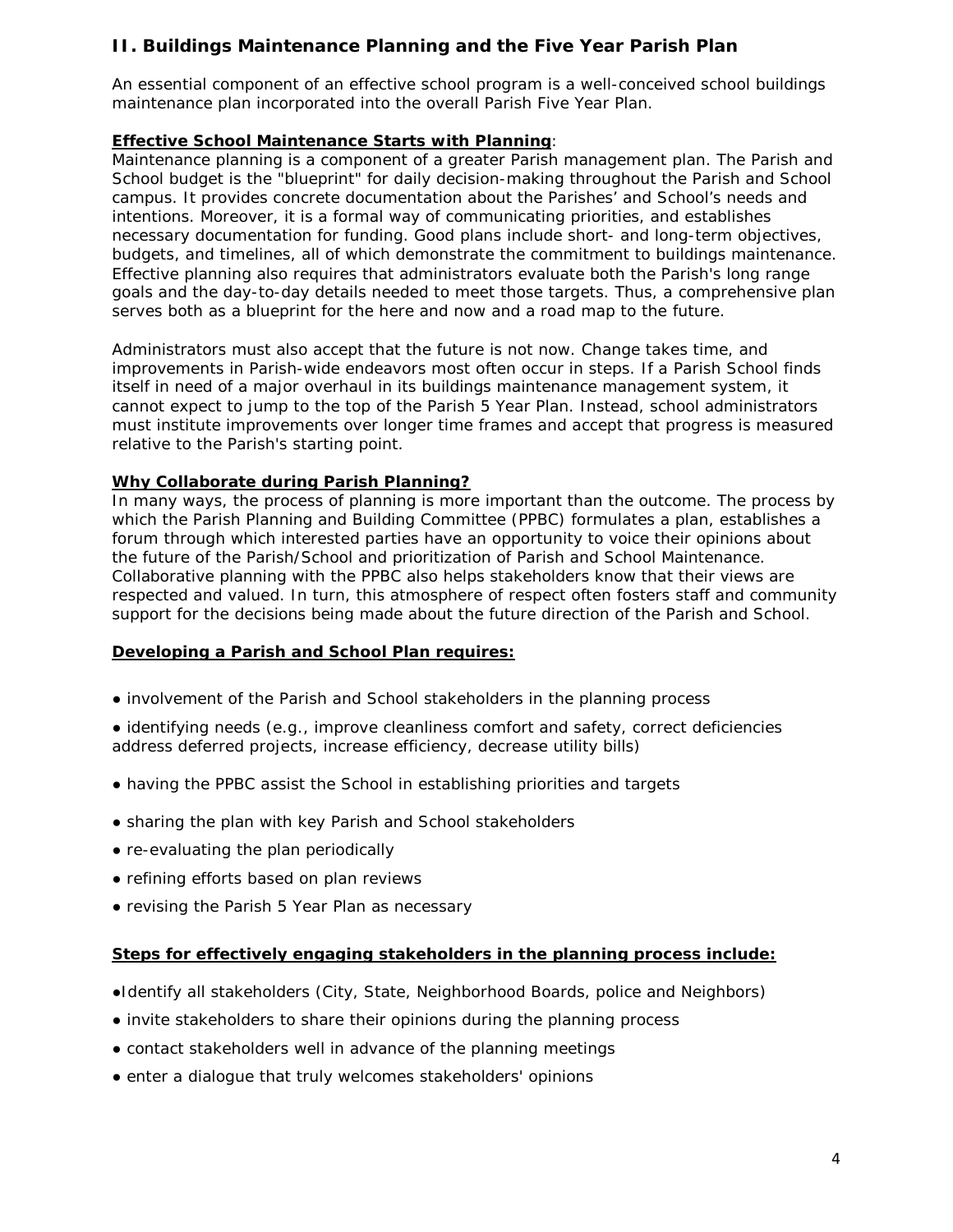● invite stakeholders to share unique skills and expertise they bring to the process

(engineers, architects, or landscapers in the PTA who could lend their expertise)

- foster consensus-building atmosphere
- recognize dissent as necessary, but not allowing it to derail consensus building
- include stakeholders in follow-up documentation and implementation efforts

#### **Creating a Unified Parish Vision:**

Parish Administrators (including stakeholders) develop a vision statement and achieve agreement on the desired outcome for the Parish and School. The purpose of a vision statement is to develop a shared image of the future, which means gaining consensus about priorities. The vision for the maintenance plan, for example, must be driven by, and aligned with, the mission and goals of the Parish and School.

For this reason, a vision statement should be supported by measurable objectives.

- describe an ideal future for the Parish and School
- think about the Parish's best interests and not individual or department interests
- be open to change (even substantial change if that is deemed necessary)
- be positive and inspiring
- be clear

#### **Links to Budgeting and Planning:**

Any responsible examination of school buildings planning warrants some discus a School and Parish administrators demonstrate appropriate care and commitment to building maintenance financial support is more supportable. Responsible buildings maintenance planning demands that attention be given to a wide range of other issues that influence Parish budgeting, including insurance coverage, land acquisition, equipment purchases, and building construction and renovation.

The maintenance and operations budget is for existing buildings and equipment. Capital project funding, including staff time devoted to capital projects, must come from other sources. Otherwise, existing buildings will be neglected whenever there is a construction or renovation project.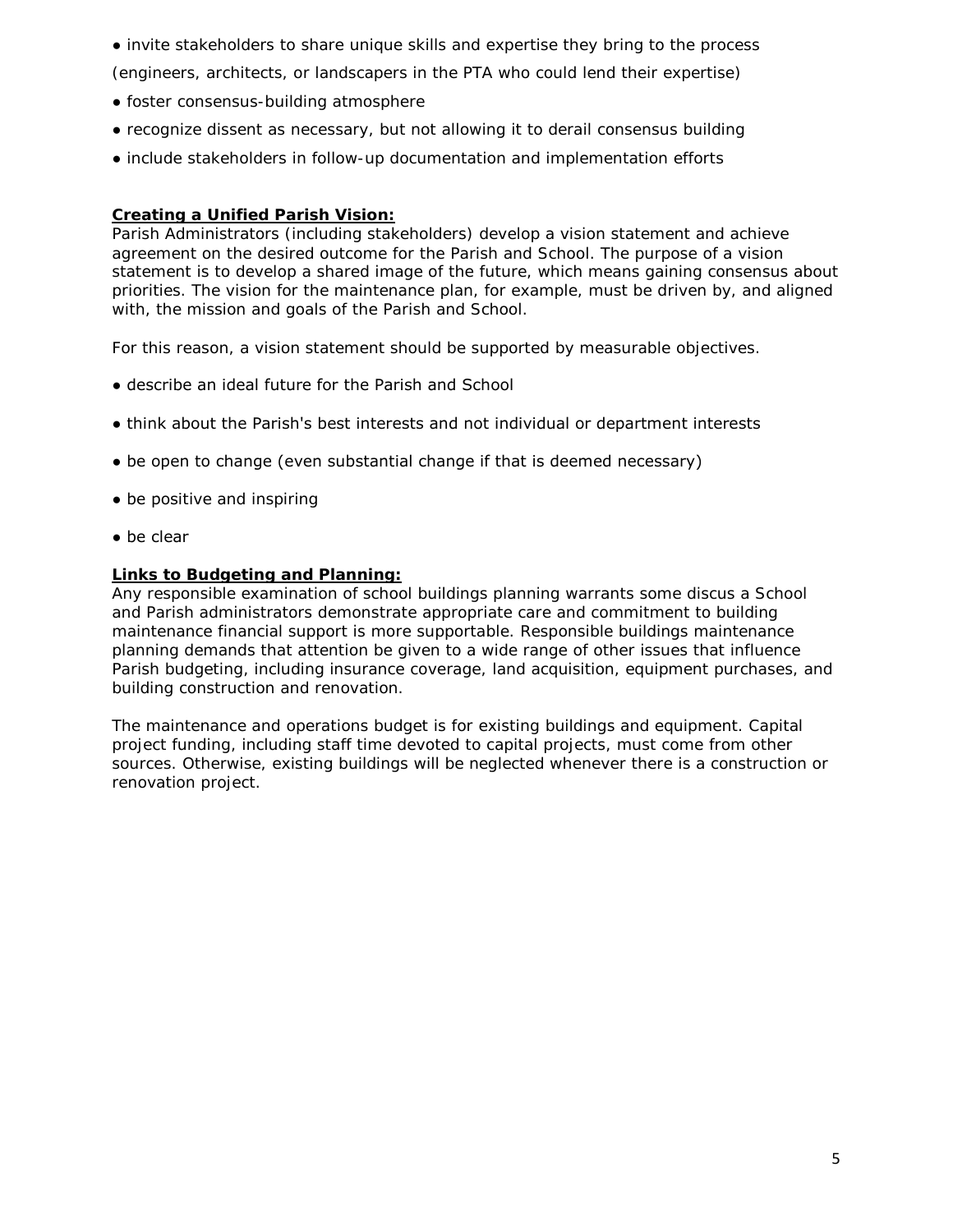# **III. Building Assessment: Knowing What You Have**

The importance of buildings, grounds, and equipment assessments is essential for the Parish 5 Year Plan.

Building assessments require time, energy, expertise and, therefore, resources. Although performing a comprehensive and accurate assessment is time consuming, it is economical all the same because it is a necessary step in the effective and efficient management of school buildings.

# **The Building Assessment:**

The assessment team is normally made up of members of the PPBC and school staff. If there are known specific problems a consultant or contractor specializing in that trade accompanies the assessment team. The assessment of the School's buildings leads to a prioritized list of repair or replacement items. The next step is to assign a reasonable estimated cost. This information coupled with the Parish's Building assessment document begins to provide a picture of the repair/replacement needs of the entire Parish and School complex for the immediate period and into the future.

# **Why a building by building Assessment?**

Things change. The luster of new buildings and equipment are sure to fade over time. When buildings age, the building condition begins to exhibit normal wear and tear. The definition of what constitutes "proper maintenance" changes over the life of the equipment or building. Knowing the age and condition of a building or piece of equipment is a prerequisite for maintaining it properly. Otherwise, maintenance efforts are a hit-or-miss situation-some things only get fixed when they break while others get "maintained" on a routine basis whether they need it or not. When a school knows the status of its buildings and equipment, the need for maintenance, repairs, and upgrades becomes much clearer.

The assessment;

• help the pastor the PPBC and School Administration know what they have, its condition, service history, maintenance needs, and location

- provide facts, not guesswork, to inform school administrators
- establish a baseline for measuring buildings maintenance progress in the future

A building assessment is a comprehensive review of a building's assets. Building assessments are a standard method for establishing baseline information about the components, policies, and procedures of a new or existing building. An assessment is a way of determining the "status" of the building at a given time-that is, it provides a snapshot of how the various systems and components are operating. A primary objective of a building audit is to measure the value of an aging asset relative to the cost of replacing that asset. Thus, buildings assessments are a tool for projecting future maintenance costs.

Buildings assessment are accomplished by assessing buildings, grounds, and equipment, documenting the findings, and recommending service options to increase efficiency, reduce waste, and save money. Thus, an assessment provides the landscape against which all buildings maintenance efforts and planning occur.

Building assessment should be a routine part of the buildings maintenance program. By integrating the findings of annual assessment for the 5 Year Plan, the PPBC can ascertain,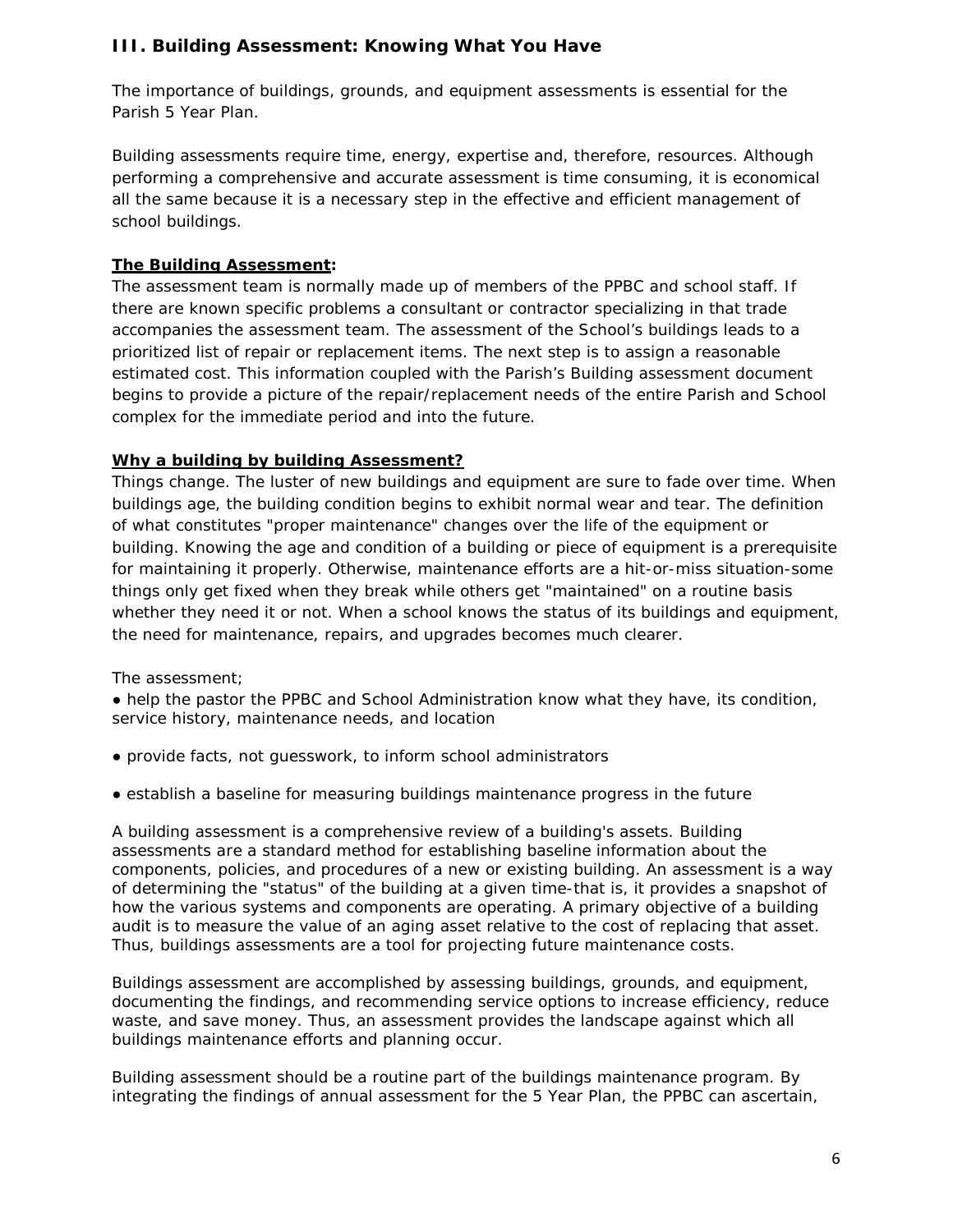the impact of various maintenance strategies, and the future demands the aging process might place on the infrastructure of a school. This information can be used to increase the efficiency and cost-effectiveness of building use and maintenance efforts in the future. The assessment along with the 5 year Plan provides valuable information towards the obligations facing the Parish and School now and into the future.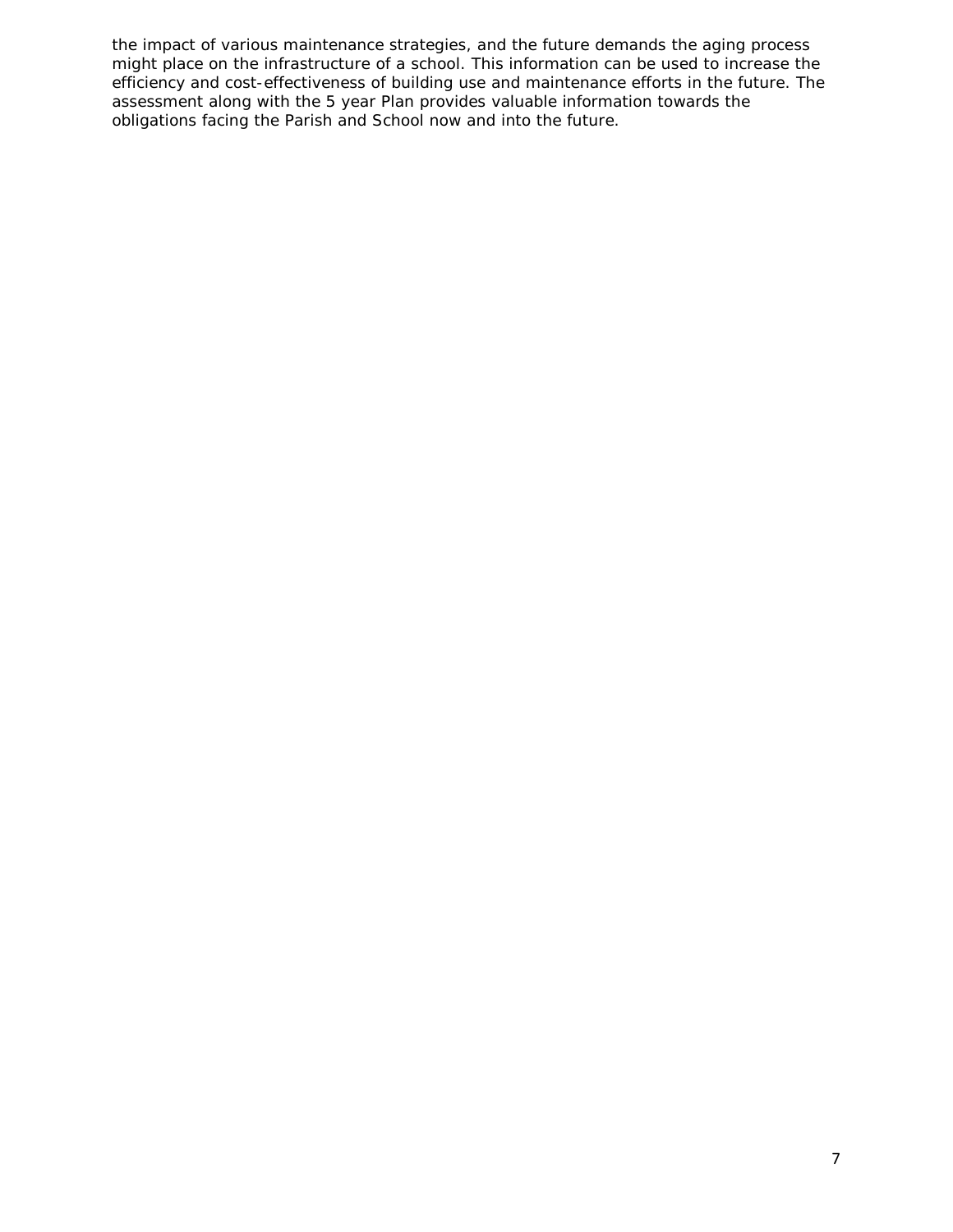# **IV. Providing a Safe Environment for Learning**

Identify environmental and safety-related topics that require close attention.

Maintenance efforts must, first and foremost, ensure safe building conditions; safety takes priority over cleanliness, orderliness, cost-effectiveness, and even instructional support.

### **Ensuring Environmental Safety:**

Building maintenance is concerned first and foremost with ensuring safe conditions for building users-be they students, teachers, staff, parents, or guests. As important as cleanliness, orderliness, and instructional support may be to Parish and School administrators, occupant safety must always be the top priority. While it may be difficult to define what, precisely, constitutes a "safe" environment, safe conditions are a major component of effective school maintenance program.

The role of school and parish administrators is ensuring new or revised building safety issues are implemented. They are responsible is to supervise the implementation of numerous environmental regulations governing school buildings and grounds and to verify compliance with a host of regulations and laws.

For example, Poor Indoor Air Quality (IAQ) can affect student and teacher performance by causing eye, nose, and throat irritation, fatigue, headache, nausea, sinus problems, and other minor or serious illnesses. Thus, steps must be taken to ensure that IAQ causes are neither actual nor perceived to building occupants. School Administrators may consider the following:

- properly ventilate occupied areas
- maintain indoor carbon dioxide (CO2) between 800 and 1,000 parts per million (ppm).
- install both fresh air supply and exhaust ventilation systems in occupied areas.
- avoid circulating previously exhausted contaminants within the ventilating system

● ensure adequate make-up air in water heaters to minimize backfires and carbon monoxide (CO) contamination.

- maintain indoor air relative humidity below 70 percent.
- maintain indoor air temperature at comfortable levels 70-78°F when the room is being cooled).
- inspect for water damage and eliminate standing water and elevated humidity.
- clean, dry, or remove water-damaged materials within 72 hours of wetting.

● change filters and clean drip pans according to manufacturer's instructions. (Filters in high-pollution areas may require more frequent service.)

● isolate construction/renovation sites from occupied areas to minimize air exchange.

● minimize use of volatile chemicals (in cleaning agents and pesticides), especially while the building is occupied.

● replace toxic and noxious chemicals with less harmful products as available.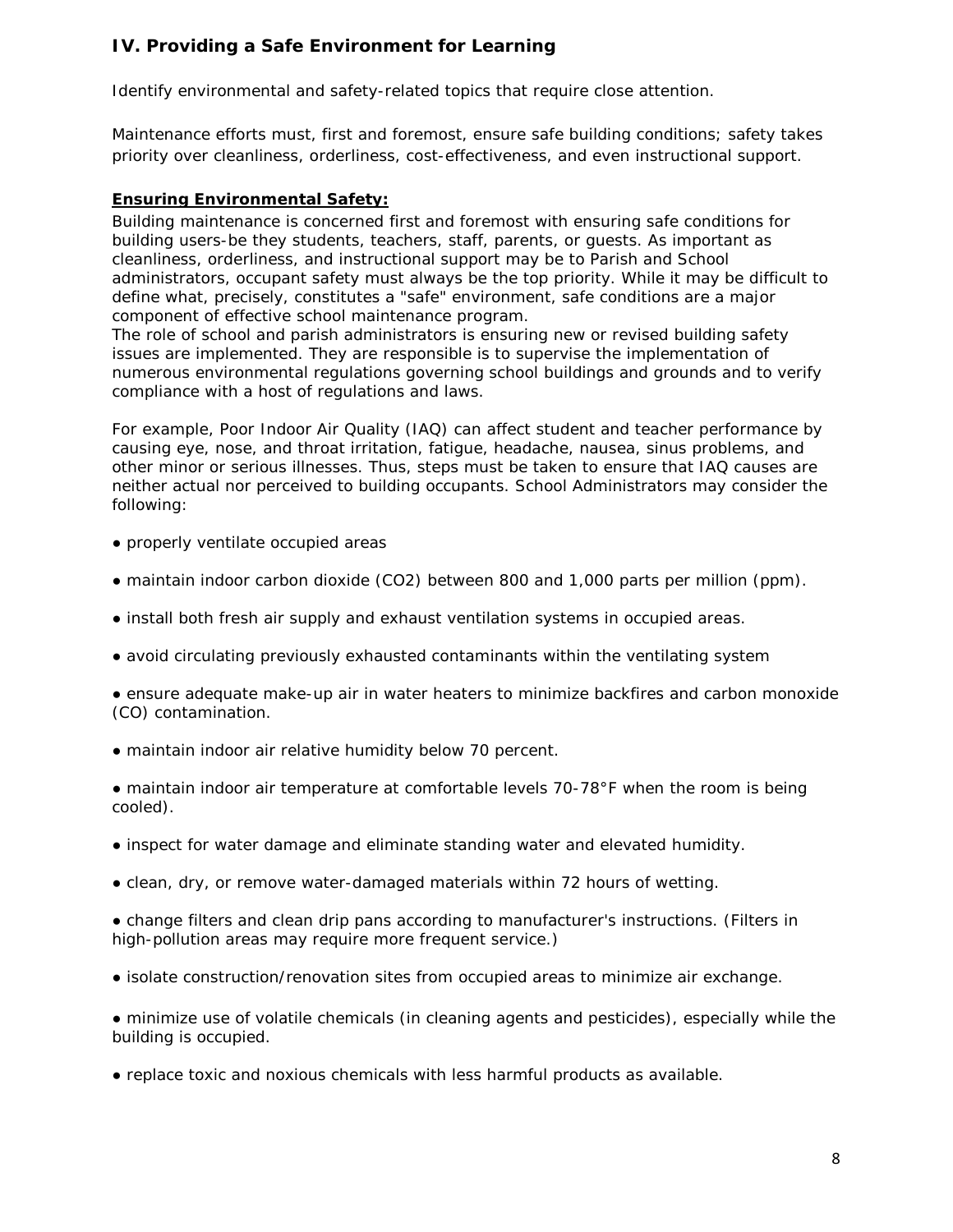• store toxic and noxious supplies in areas with adequate exhaust systems and in accordance with the Fire Department guidelines.

- situate vehicle-idling areas away from occupied buildings and ventilation inlets.
- dispose of used cleaning supplies and water-damaged materials immediately and properly (double-bagged in 6-mil polyethylene plastic).
- professionally balance, air handling, and ventilation systems every five years.

● periodically test air samples for CO2 (a sign of poor ventilation), CO (a sign of incomplete combustion), relative humidity (a sign of leaks and moisture problems), and air temperature.

• sample for microbial growth (e.g., mold) when an IAQ problem is suspected.

School administrators also need to be concerned about creating air quality problems. For example, landscaping "environmental" areas is a popular and worthwhile school revitalization project. However, if not properly handled, such initiatives can introduce moisture and mold problems (e.g., from mulch near outside air-intake vents), lead to fireexit violations (e.g., if access to exits are obstructed or impeded), and invite bees and biting insects (e.g., if pollen-releasing flowers are planted). The answer is not to forbid landscape initiatives, but to make sure with the assistance of the PPBC that projects are carried out with proper foresight. The right questions - addressing issues such as plot location, intended use, and potential impact on health and safety - must be asked (and answered) prior to granting permission for any improvement projects.

### **Mold, Mildew, and Moisture**:

Mold is a particularly prominent and pernicious IAQ problem. Mold spores occur almost everywhere in the air we breathe, and almost any building surface can support and nourish mold growth. However, the key factor in enabling mold to grow and reproduce is the presence of moisture-from leaks or elsewhere. Thus, moisture control is the primary mechanism for reducing mold growth.

#### **Communicating Not Just What, but Why: Creating Moisture at Dew Point:**

The AC equipment is sized for building occupancy, which means that it cools a room based on an assumption of the number of children and a teacher will be in that room giving off body heat. When a classroom thermostat is set at 65 degrees without occupants, the room temperature reaches the thermostat setting so quickly that there isn't time to dehumidify the air completely. As a result, water vapor condenses out in the cool spots, which might reach 60 degrees along the floor and metal surfaces. And once there is standing water, mold is sure to follow."

### **Asbestos:** (See Dealing with Asbestos) at the Diocesan web site

http://www.catholichawaii.org/filemgmt\_data/files/Asbestos7\_11\_09.pdf The type and amount of asbestos in a product varies depending upon application. The condition, location, and exposure of the material to air are factors in determining the proper response. Asbestos fibers are so small and light that they can remain airborne for many hours (increasing the chance for inhalation) if they are disturbed and released into the air. Preventing the release of asbestos fibers into the air is a serious concern.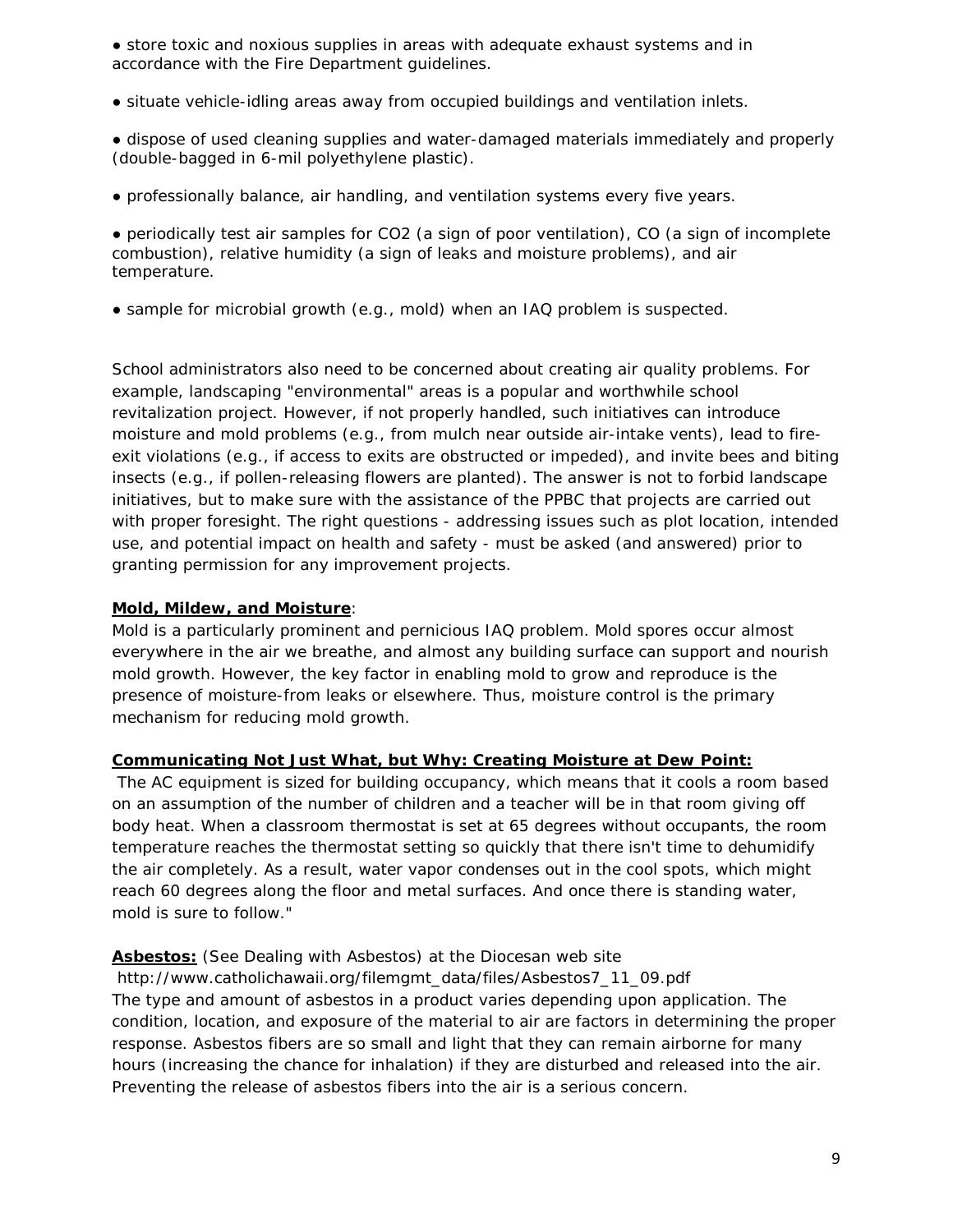Asbestos Hazard Emergency Response Act (AHERA) requires local education agencies to:

● designate and train an asbestos coordinator

● identify friable (i.e., easily crumbled or ground) and nonfriable asbestos-containing materials

● develop, implement and maintain an asbestos management plan that reflects ongoing surveillance, inspections, and response actions

- develop, implement, and maintain a responsible operations and maintenance program
- conduct inspections for asbestos-containing materials every three years
- perform semiannual surveillance activities
- implement response actions in a timely fashion
- provide adequate staff training and meet certification requirements

● notify all occupants (teachers and parents/guardians) about the status of asbestoscontaining materials each year.

School Administrators must know where asbestos materials are located in their buildings, inform occupants, train their staff how to work in affected areas, and maintain all records.

#### **Waste Management:**

Waste management is a catch-all term that includes trash removal, recycling, and the disposal of hazardous waste. Trash removal is probably the most high-profile aspect of waste management in a school setting. It is illegal to dump, burn, or otherwise dispose of solid waste (e.g., paper, wood, aluminum, trash) without a permit. Thus, School Administrators must be aware of applicable laws and regulations concerning solid waste disposal.

Recycling may also play an important role in an education organization's waste management plan.

Both solid waste and recyclables should be removed from occupied areas as soon as possible after being collected. Storage buildings (even temporary storage areas) must be located away from occupied areas to minimize the risk of fire and infestation. The Right-to-Know Act [\(http://es.epa.gov/techinfo/facts/pro-act6.html\)](http://nces.ed.gov/transfer.asp?location=es.epa.gov/techinfo/facts/pro-act6.html) requires planning and assessment for a range of hazardous waste materials-from small-engine machine shop oil to science laboratory chemicals. Chemicals used by maintenance and custodial personnel may need to be noted on a material safety data sheet (MSDS) to verify that proper procedures for their use, storage, and disposal have been followed. This information may be needed for the school's annual fire inspections. No potentially hazardous material should be brought into a school building without being properly labeled and having an MSDS on file. School Administrators and the PPBC must recognize the potential volatility of chemical agents that can enter breathable air when they are handled improperly. For example, many people know that when the roof leaks, wood can get wet and mold can grow. Fewer people know that the bleach used to clean mold stains may itself have serious health ramifications if the space is not properly ventilated during use. Thus, the ongoing review of systems,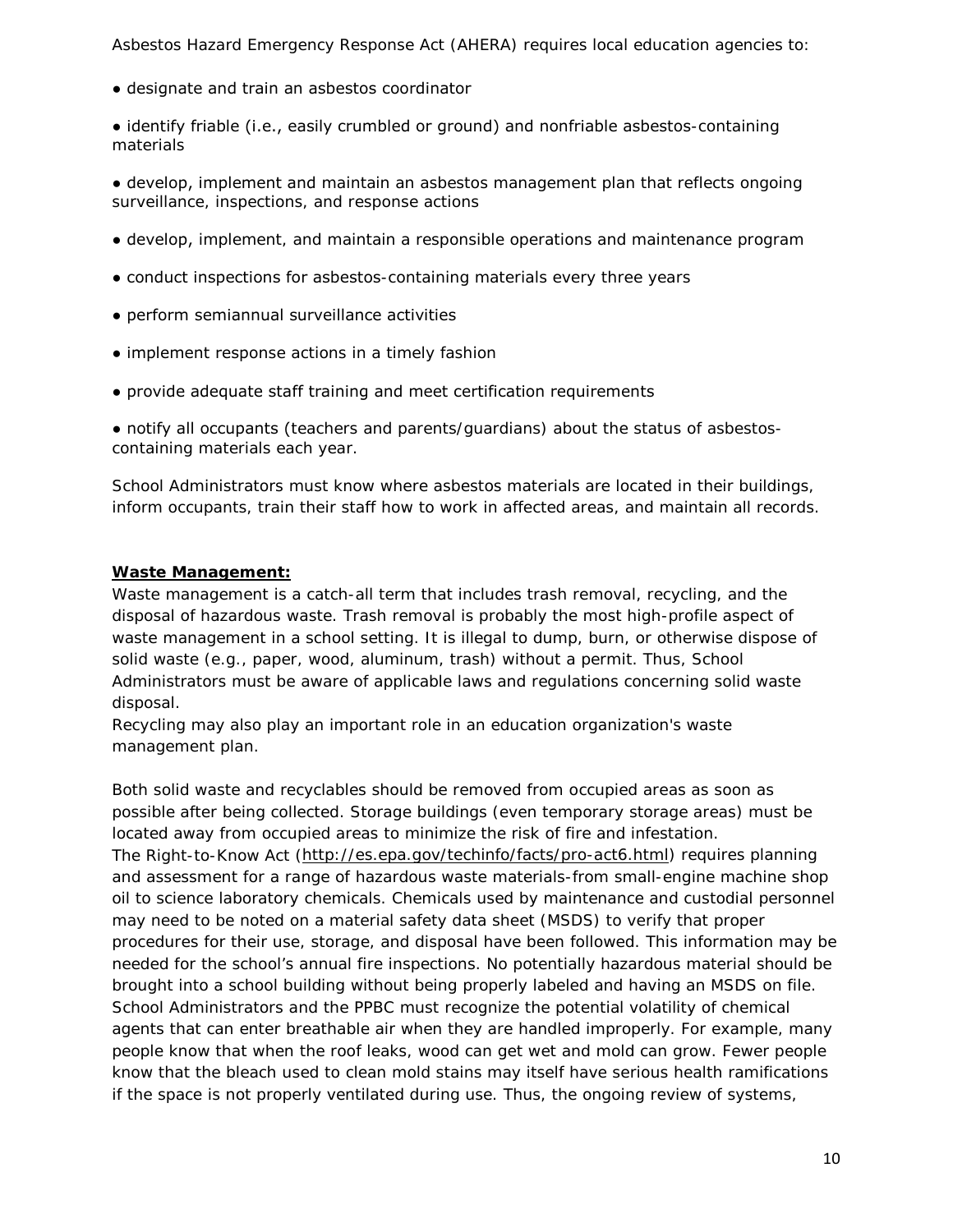monitoring, and testing is critical to the recognition and handling of potentially hazardous materials.

The disposal of medical waste, including blood-borne pathogens (BBPs), requires additional supervision and planning. "Universal precautions" is an approach to infection control that requires all human blood and certain bodily fluids to be handled as though they were infectious. Thus, all persons who clean or otherwise come in contact with, bodily fluids should routinely take appropriate barrier precautions to prevent skin and membrane exposure. This includes wearing gloves, masks, protective eyewear, gowns, and mouthpieces (e.g., during resuscitation). The disposal of needles and sharp instruments also requires special care (e.g., used needles should never be recapped or broken by hand). All building surfaces exposed to bodily fluids should be decontaminated by cleaning with a bleach/water solution at a 1:10 ratio or another EPA-approved tuberculocidal cleaning agent. All cleaning tools should be disposed of immediately after use (and double-sealed in 6-mil polyethylene plastic bags). It is advisable to refer to local hospitals, clinics, and doctor offices for guidance in this area. Procedures for handling medical waste from the nurse's office and athletic training buildings should be clearly written, and all staff involved in cleanup and transport of such waste must be adequately trained. Storage and transportation of such materials is regulated, and disposal may require the services of certified or licensed individuals or firms.

#### **Training Staff to Recognize Environmental Hazards:**

While not every member of the School Administration needs to be an expert at remedying all the environmental hazards that can arise in school buildings, a member of the staff should be trained to identify the signs of common environmental problems they may encounter. For example, recognizing suspicious materials, vulnerable conditions, and potential dangers enables them to take the first step (alerting others) toward protecting themselves, other building occupants, and the building in general. It also ensures that most potential problems will be remedied before they become full-fledged catastrophes. Wastewater management includes care of on-site systems with such as kitchens which should have grease traps to prevent grease from being deposited in the sewer system.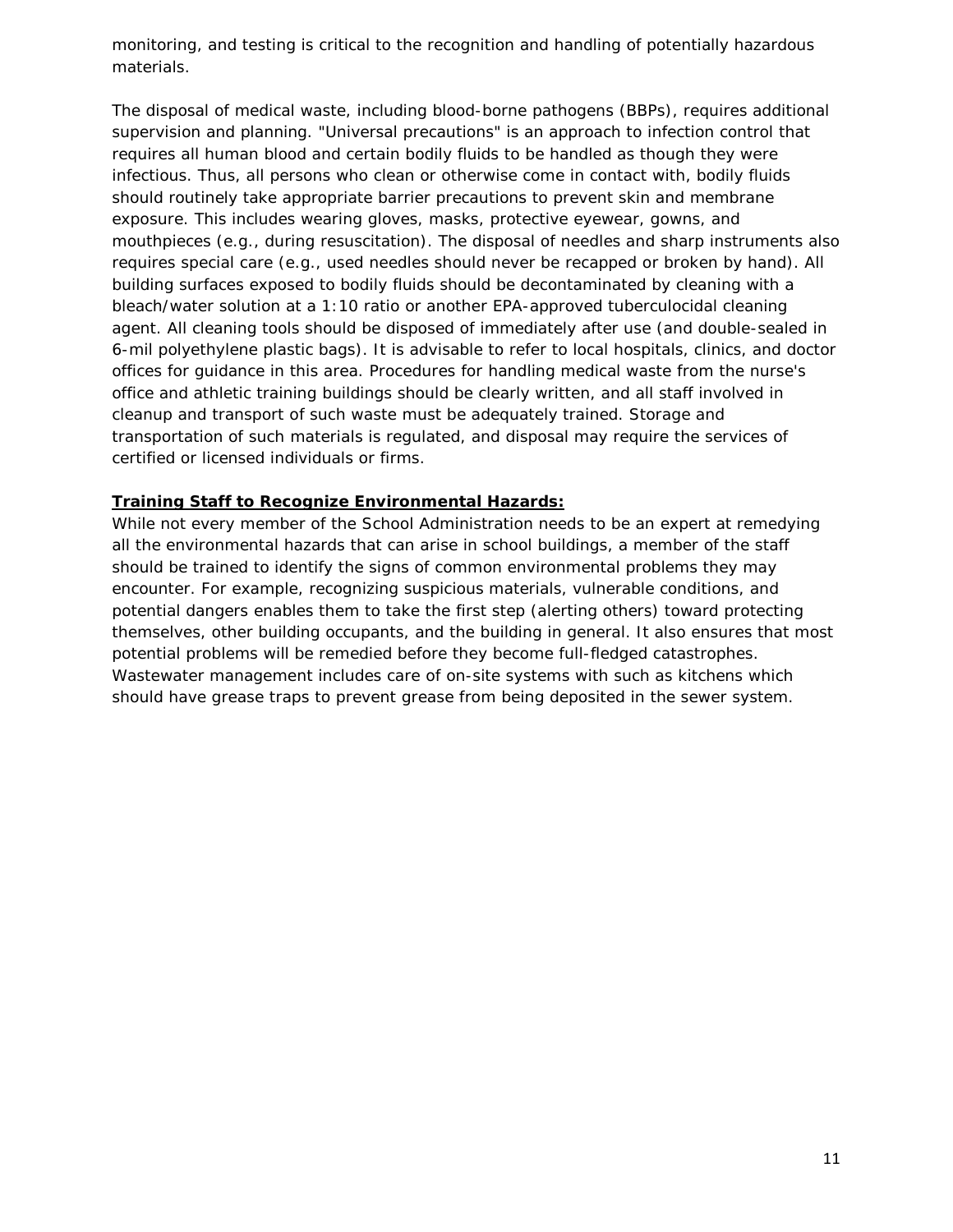# **V. Maintaining School Buildings and Grounds**

Strategies for planning and implementing "best practices" for maintaining school buildings and grounds are important.

A comprehensive building maintenance program is the foremost tool for protecting the Parish's and School's investment in school buildings. Preventive maintenance is the cornerstone of any effective maintenance initiative.

# **Preventive Maintenance:**

An Ounce of Prevention Is Worth a Pound of Cure however, some Parishes and Schools practice what is known as "breakdown maintenance", a maintenance program in which nothing is done to a piece of equipment until it breaks down. And then, after the equipment breaks, the least expensive repair option is used to return the equipment to service. While this may sound like a cost-saving approach to maintenance, precisely the opposite is true.

Breakdown maintenance defers repairs and allows damage to accumulate, compounding an organization's problems. On the other hand, regularly scheduled equipment maintenance not only prevents sudden and unexpected equipment failure, but also reduces the overall life-cycle cost of the building.

Maintenance entails much more than just fixing broken equipment. A well-designed building maintenance program generally encompasses four categories of maintenance: *emergency* (or response) maintenance, *routine* maintenance, *preventive* maintenance, and *predictive* maintenance. The worst is *emergency maintenance* (the air conditioner fails on the warmest day of the year or the main water line breaks and floods the lunchroom). *Preventive maintenance* is the scheduled maintenance of a piece of equipment (such as the replacement of air conditioner filters periodically or the semiannual inspection of the water fountains).

A good maintenance program is built on a foundation of preventive maintenance. It begins with an assessment of the buildings, grounds, and equipment. Once the 5 Year Plan assessments have been assembled, structural items and pieces of equipment can prioritized by importance of need which then flows the preventive maintenance program. When designing a preventive maintenance program, cooling systems are always a good place to start. However, School Administrators should think creatively because there may be other components that are necessary for the successful operation of the school.

# **The Planning and Managing Preventative Maintenance**

Once the 5 Year Plan of prioritized items (structures, equipment, and systems) that should receive preventive maintenance have been identified, School Administrators must decide on the frequency and type of inspections. Manufacturers' operations and maintenance manuals are a good place to start when developing a preventive maintenance schedule; they usually provide guidelines about the frequency of preventive service, as well as a complete list of items that must be maintained.

When planning preventive maintenance, School Administrators should consider how to most efficiently schedule the work-i.e., concurrently with academic breaks or other planned work. Whereas emergency events demand immediate attention whenever they occur, preventive maintenance activities can be scheduled at a convenient time. Because a rigorous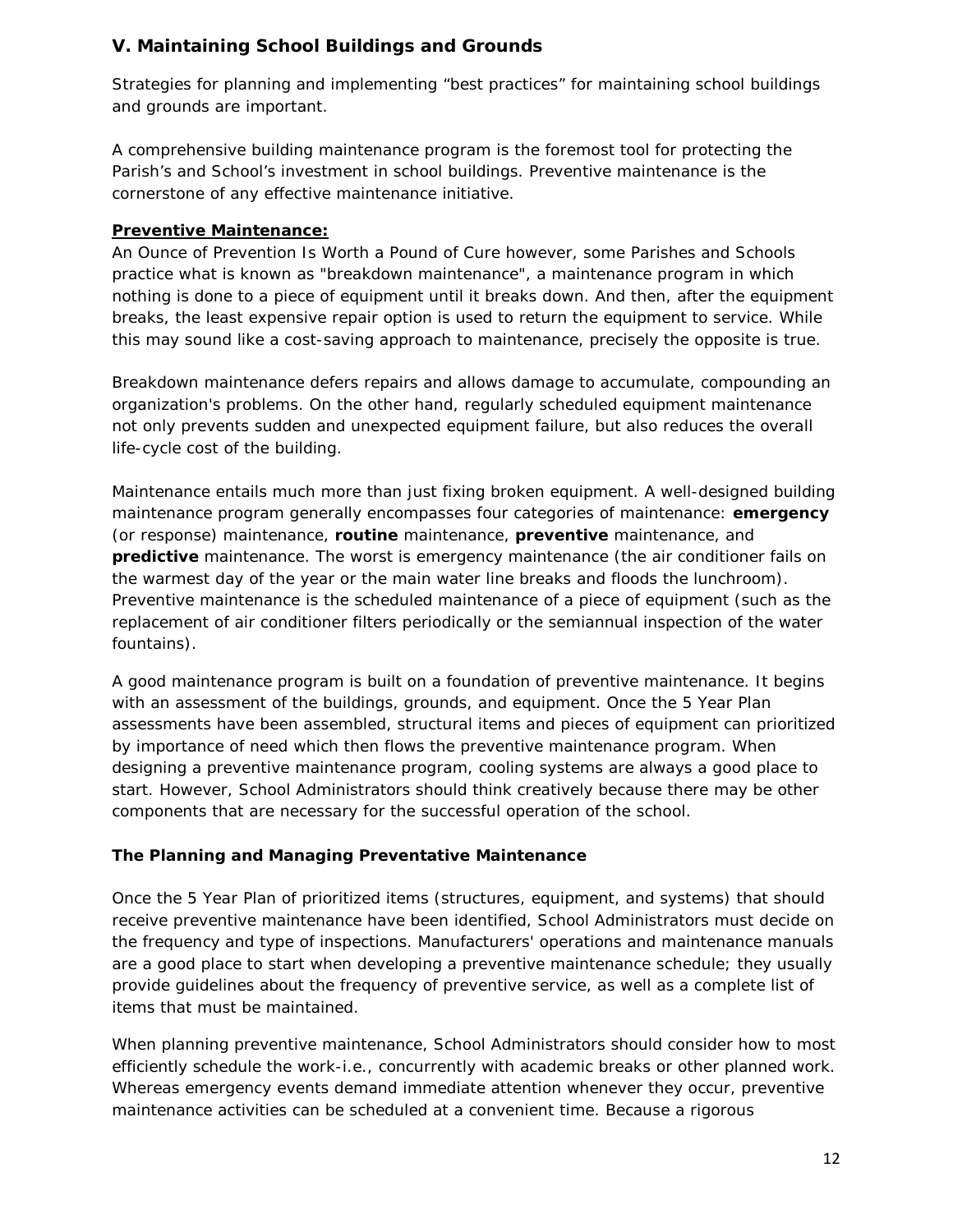preventive maintenance system results in fewer emergency events, it tends to reduce disruptions to the school schedule.

#### **Maintenance and Operations Issues:**

*Electrical Systems* - Electrical equipment must be maintained like any other piece of equipment, whether it is a transformer or a breaker box for controlling a classroom's electrical power. Professional engineers and electricians along with the PPBC should help to determine preventive maintenance tasks and schedules for electrical components. Thermo graphic scanning, which identifies overheating in connections, motors, bearings, and other electrical switchgear, can be an important tool for determining the condition of electrical gear.

*Energy Management* - The cost of energy is a major item in any school budget. Thus, school administrators should embrace ideas that can lead to reduced energy costs. The following guidelines will help Parishes and Schools accomplish more efficient energy management:

- along with the PPBC establish an energy policy with specific goals and objectives.
- assign someone to be responsible for the School's energy management program,
- monitor each building's energy use.
- conduct energy audits in all buildings to identify energy-inefficient units.

● install energy-efficient equipment, including electronic ballast, high-efficient lamps, night setbacks, and variable-speed drives for large motors and pumps.

• install motion detectors that turn lights on when a room is occupied (and off when the room is unoccupied).

*Fire Alarms* - Fire drills should be held as suggested by the Fire Department both to test Life Safety systems and practice occupant response to fire emergencies. During school breaks when buildings are not occupied, detailed inspections of all Life Safety systems should be performed. This includes testing all pull stations, fire extinguishers, smoke detectors, and heat detectors located in the building. A licensed contractor is required to conduct Life Safety inspections and perform Life safety equipment maintenance.

*Floor Coverings* - Selecting appropriate floor coverings for a school is an important issue and must be addressed during renovation and new construction. Often lunchrooms, main halls, and secondary halls are covered in terrazzo, vinyl composition tile (VCT), or quarry tile. These coverings have hard surfaces that are easily cleaned and do not collect dirt. In classrooms where noise control is important, carpets or carpet tile with an impermeable backing, which prevents the passage of water or dirt and are easily cleaned, may be used. Carpets and carpet tiles can also be purchased with adhesives already attached to the backing, which helps to ensure complete adhesion without the emission of volatile organic compounds (VOCs). Some primary schools use area rugs or carpet tiles rather than carpets because they can be easily removed and cleaned at the end of the school year or as needed. Periodic cleaning of both carpets and rugs is necessary to minimize the likelihood of dirt and other contaminants causing indoor air quality problems. Ceramic floor tile is an excellent surface material for bathrooms or other areas with high exposure to water.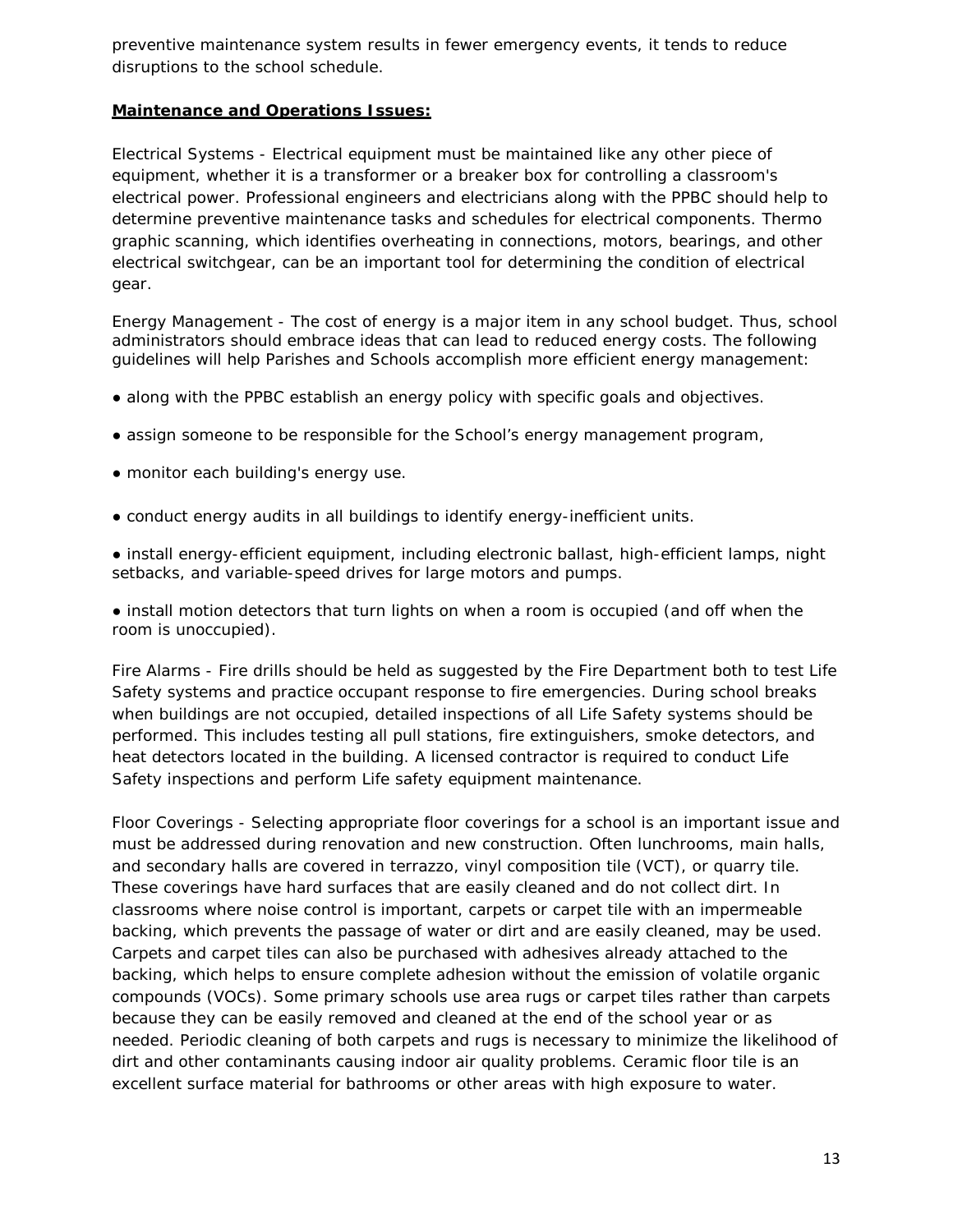Custodial responsibilities in a school building involves the cleaning of various types of flooring, especially in heavy-traffic areas such as corridors, classrooms, and cafeterias, an effective cleaning regimen.

Although carpets help to protect floors, they are difficult to keep clean. They collect dirt and pesticides, and incubate fungi and bacteria when moisture gets trapped. Adhesive backing can also give off harmful fumes. A hot-water extractor should be available and used weekly to remove stains and dirt. Carpets should be steam-cleaned annually with a professionalquality steam cleaner. Carpet bonnets, which attach over a buffer wheel, should never be used because they damage carpets.

*Gym Floors* - Gym floors are generally constructed with vinyl composition tile (VCT), one of several grades of maple flooring, sheet rubber, or other synthetic materials. Regardless, all floor types must be kept clean and properly maintained. VCT floors must be periodically stripped and re-waxed to ensure a safe surface. Wood floors require annual screening and resealing with a water-based sealant. They should also be sanded, re-marked, and resealed in their entirety every 10 years. Synthetic floors (including sheet rubber but excluding asbestos tile) require monthly cleaning and scrubbing with buffers.

*Air Conditioning Systems* - Schools that have Air Conditioning (AC) systems to control indoor climate provide an environment that is conducive to learning. Their components must be maintained on a timely and routine basis. This preventive maintenance will ensure reliability, reduce operating costs, and increase the life expectancy of the equipment.

Two effective ways to improve Central AC systems is through air balancing and water balancing. Air balancing ensures that the desired amount of air reaches each space in the building, as specified in the mechanical plans. Water balancing ensures that the flow of water from the chiller is in accordance with the mechanical plans. Water balancing is normally performed before air balancing. Balancing is usually conducted upon installation of new equipment and at 5- to 8-year intervals. Balancing should also be conducted when building space is substantially modified or room use is changed dramatically.

*Hot Water Heaters* - Hot water heaters in schools range in size, however preventive maintenance programs must be established for each hot water heater. At a minimum, maintenance should include inspection for failing safety devices and leaks (especially if fired by gas).

*Kitchens* - Kitchens present special challenges for Parishes and Schools: not only must equipment be maintained properly to ensure reliability, but a high state of cleanliness must be maintained in all food preparation areas. Ovens and stoves are of special fire safety concerns. Floor surfaces are also of particular concern since they must be easy to clean yet slip-resistant. Recommended floor surfaces for kitchens include terrazzo, vinyl composition tile (VCT), quarry tile, and sealed concrete. Kitchen equipment is a prime candidate for inclusion in a preventive maintenance program.

*Painting* - Painting should be done on a regular schedule that is published well in advance of work dates to minimize inconvenience to building occupants. Painting needs will be determined largely by the type of surface, the type of paint applied previously, and surface use (e.g., a window frames may be expected to receive less wear than a chair rail). A wall constructed of concrete masonry units (CMU) and painted with a two-part epoxy can last 8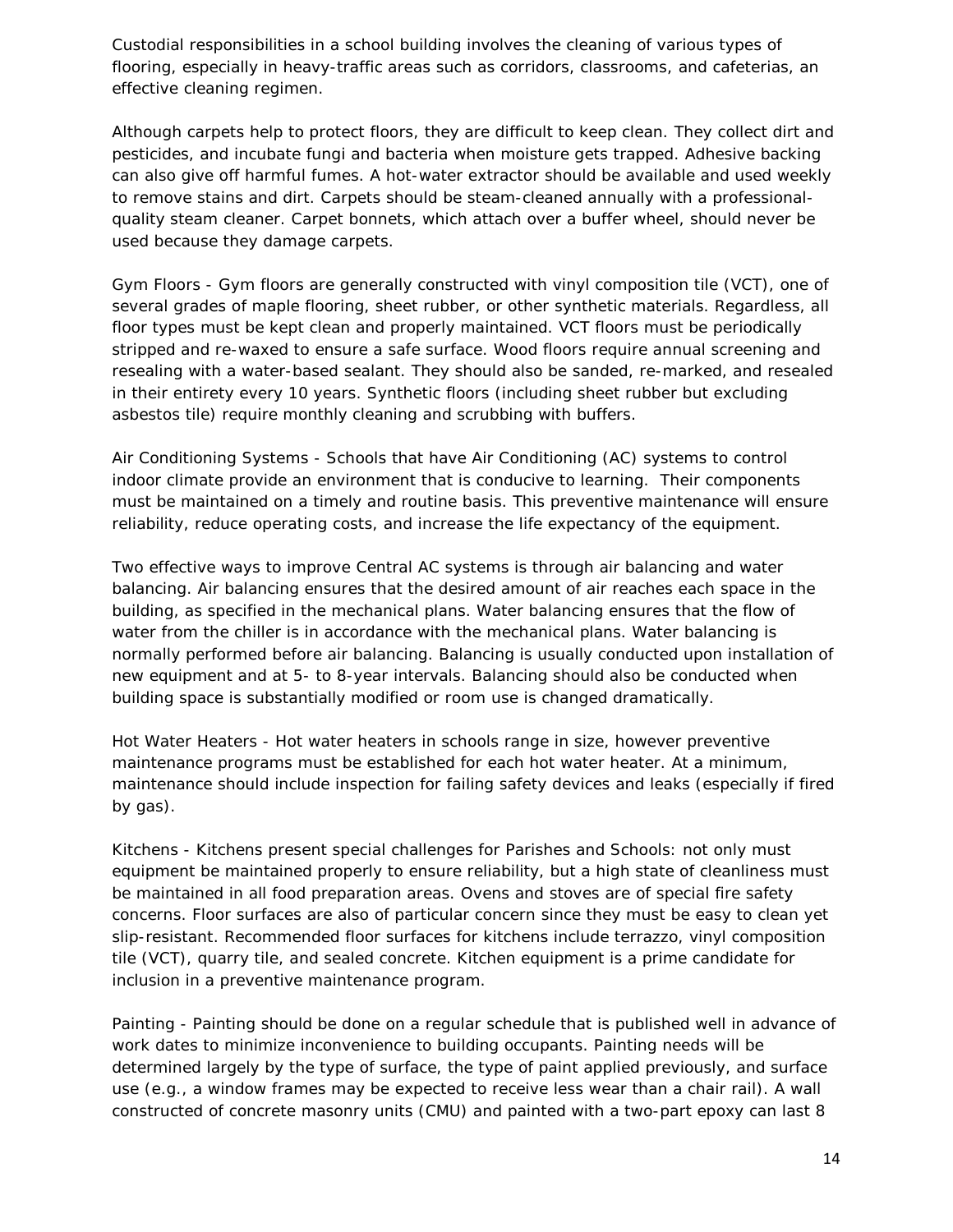or 10 years whereas drywall will require painting every 5 or 6 years. Bathrooms, special education areas, and other high-traffic areas will require painting on a more frequent schedule. A durable, cleanable (i.e., able to be cleaned by the custodial staff with their standard tools), paint from a major manufacturer should be used for indoor areas. Waterbased latex paints are a good choice because they are low in volatile organic compounds (VOCs) and do not produce noticeable odors. Surfaces must be properly prepared for painting, which may require the use of a primer to cover stains and discolored patches.

*Plumbing* - Like other major building components, plumbing should be included in the preventive maintenance program. Landscape irrigation systems, water fountains, sump pumps, lift pumps, steam traps, and drains are likely targets for preventive maintenance. Standing water must be avoided at all costs since it damages building materials and can lead to mold and mildew concerns that affect indoor air quality.

*Public Address Systems and Intercoms* - These communications tools are vital to the management of school buildings and, in an emergency, the safety of building occupants. Public address (PA) systems must be connected to the emergency power system to ensure uninterrupted communications in the event of a power failure. Public address systems and intercoms should be tested on a daily basis during the broadcast of a school's morning announcements. If broadcast systems fail to perform properly, they must be repaired immediately. It is a violation of the Fire Code to connect the Public Address system to the Fire Alarm system.

*Roof Repairs* - Roofs should be included in a preventive maintenance program and inspected on a regular schedule. The key to maintaining good roofs is the timely removal of water from the surface and substructure of the roof. Thus, all leaks and damaged tiles must be repaired as soon as possible to prevent water damage and mold growth. On composition built-up roofs, hot tar is the only appropriate repair method. Single-ply and modified roofs should be repaired in accordance with the manufacturer's instructions. The PPBC should read carefully all warranties issued with new roofs to ensure that required maintenance is conducted according to specification so as to avoid invalidating the warranty protections. For example, failing to inspect or repair a roof on an annual basis (and document such efforts) may be considered justification for a manufacturer invalidating a warranty.

The PPBC must verify the annual assessment of each roof, recording the date of installation, type of roof, type and thickness of insulation, type of drainage, and type and frequency of repair work. Detailed drawings or photographs that show the location of repairs should be maintained, as should contact information for the installing contractor. This information is extremely important in the event of a major roofing problem or an insurance or warranty claim. Whatever type of roof, it should be installed by a reputable licensed and bonded roofer and should include a non-prorated warranty.

*Water Softeners* - Water softeners are often used in hot water lines where the water has a high concentrate of calcium. Water softeners remove the calcium from the water, which prolongs the life of dishwashers and other kitchen equipment.

#### **School Cleanliness**;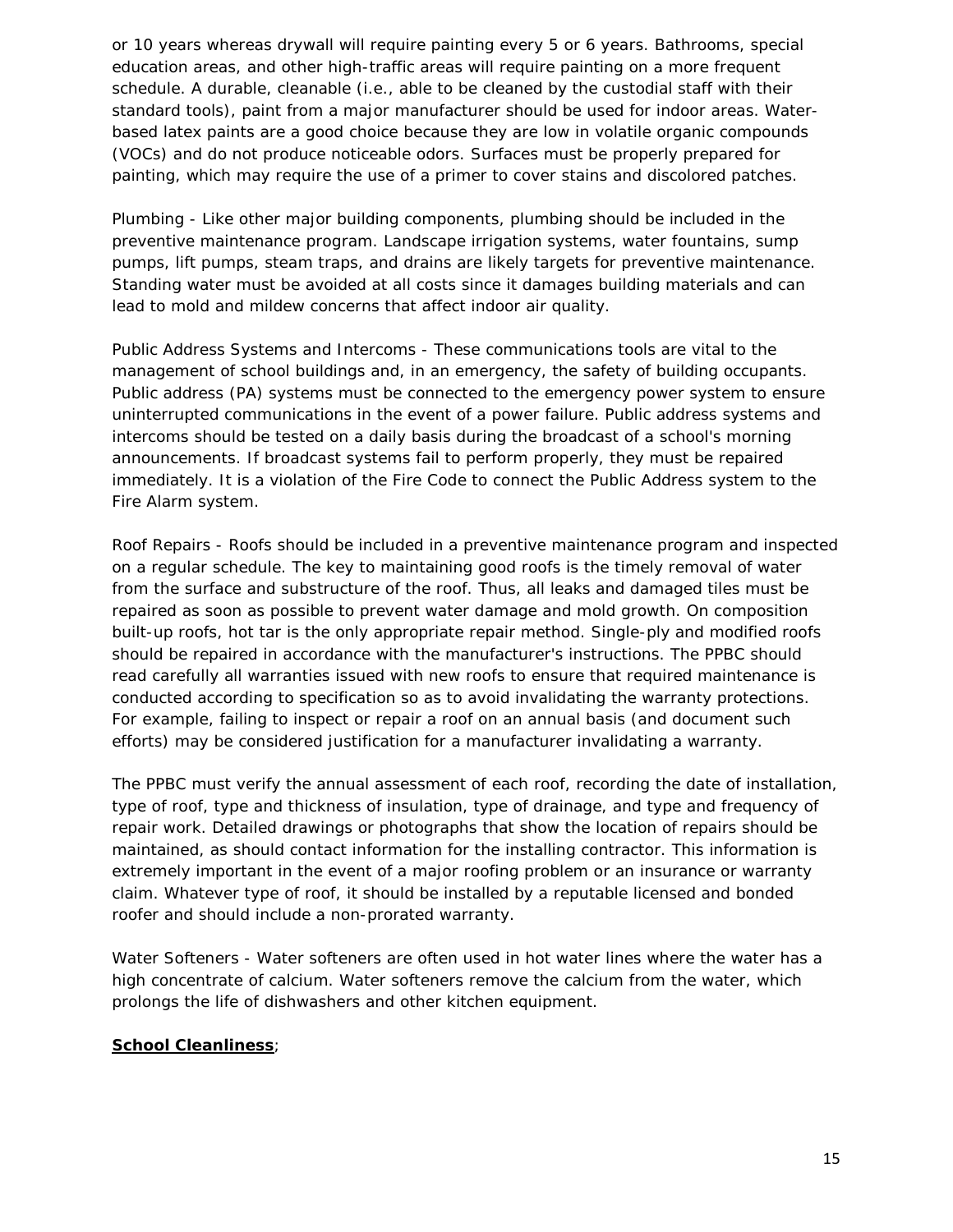School administrators and the PPBC members must agree on what constitutes "cleanliness." While there is not a published standard for describing standards of cleanliness, the following is provided as a guide;

*●* cleaning results in a "spotless" building, as might normally be found in a hospital environment or corporate suite. At this level, a custodian with proper supplies and tools can clean approximately 10,000 to 11,000 square feet in an 8-hour period.

*●* cleaning is the uppermost standard for most school cleaning, and is generally reserved for restrooms, special education areas, kindergarten areas, or food service areas. A custodian can clean approximately 18,000 to 20,000 square feet in an 8-hour shift.

*●* cleaning is the norm for most school buildings. It is acceptable to most stakeholders and does not pose any health issues. A custodian can clean approximately 28,000 to 31,000 square feet in 8 hours.

*●* cleaning is not normally acceptable in a school environment. Classrooms would be cleaned every other day, carpets would be vacuumed every third day, and dusting would occur once a month. At this level, a custodian can clean 45,000 to 50,000 square feet in 8 hours.

*●* cleaning can very rapidly lead to an unhealthy situation. Trash cans might be emptied and carpets vacuumed on a weekly basis. One custodian can clean 85,000 to 90,000 square feet in an 8-hour period.

The above are estimates. The actual number of square feet per shift a custodian can clean will depend on additional variables, including the type of flooring, wall covers, and number of windows, all of which must be taken into account when determining workload expectations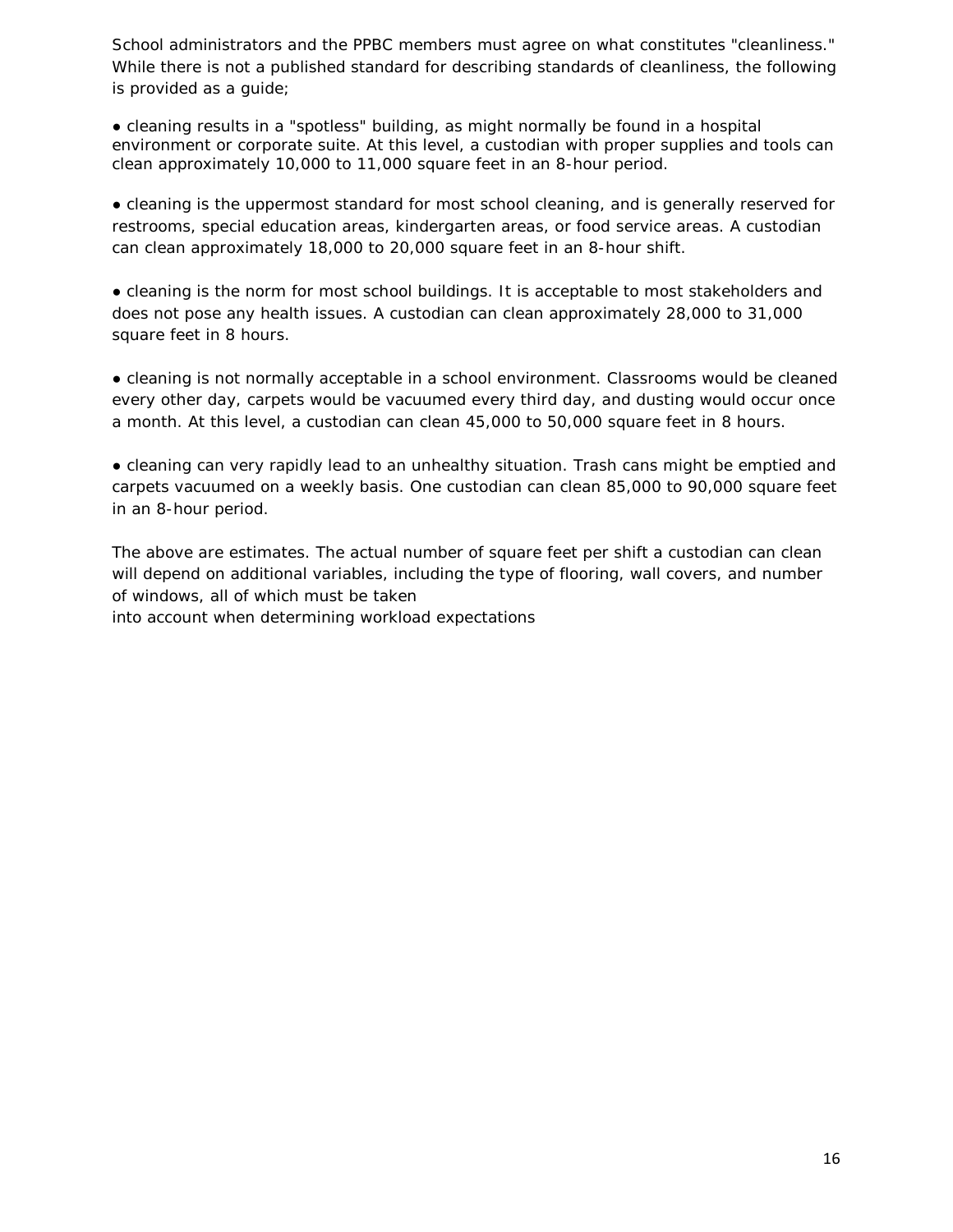# **VI. Hiring Productive Staff**

Best practice strategies are important for effectively managing staff.

### Hiring Staff:

Most maintenance work demand specialized skills and training. This change in expectations requires a corresponding change in the selection and training of maintenance personnel. Selecting the right staff requires that time and energy be put into identifying the needs of the Parish and School, developing accurate job descriptions, envisioning the characteristics of "ideal" employees, and verifying each applicant's qualifications.

The Parish Planning and Building Committee has command of the technical aspects of the position being hired and can verify expertise. The qualities of an "ideal" staff member should be identified before the interview process begins. Doing so requires an accurate assessment of the culture of the School organization and the personalities of the people with whom the newly hired person must interact.

#### **Director of Human Resources;**

For detailed assistance in the developing a good hiring practices document and crafting the appropriate job descriptions please contact the Diocesan Director of Human Resources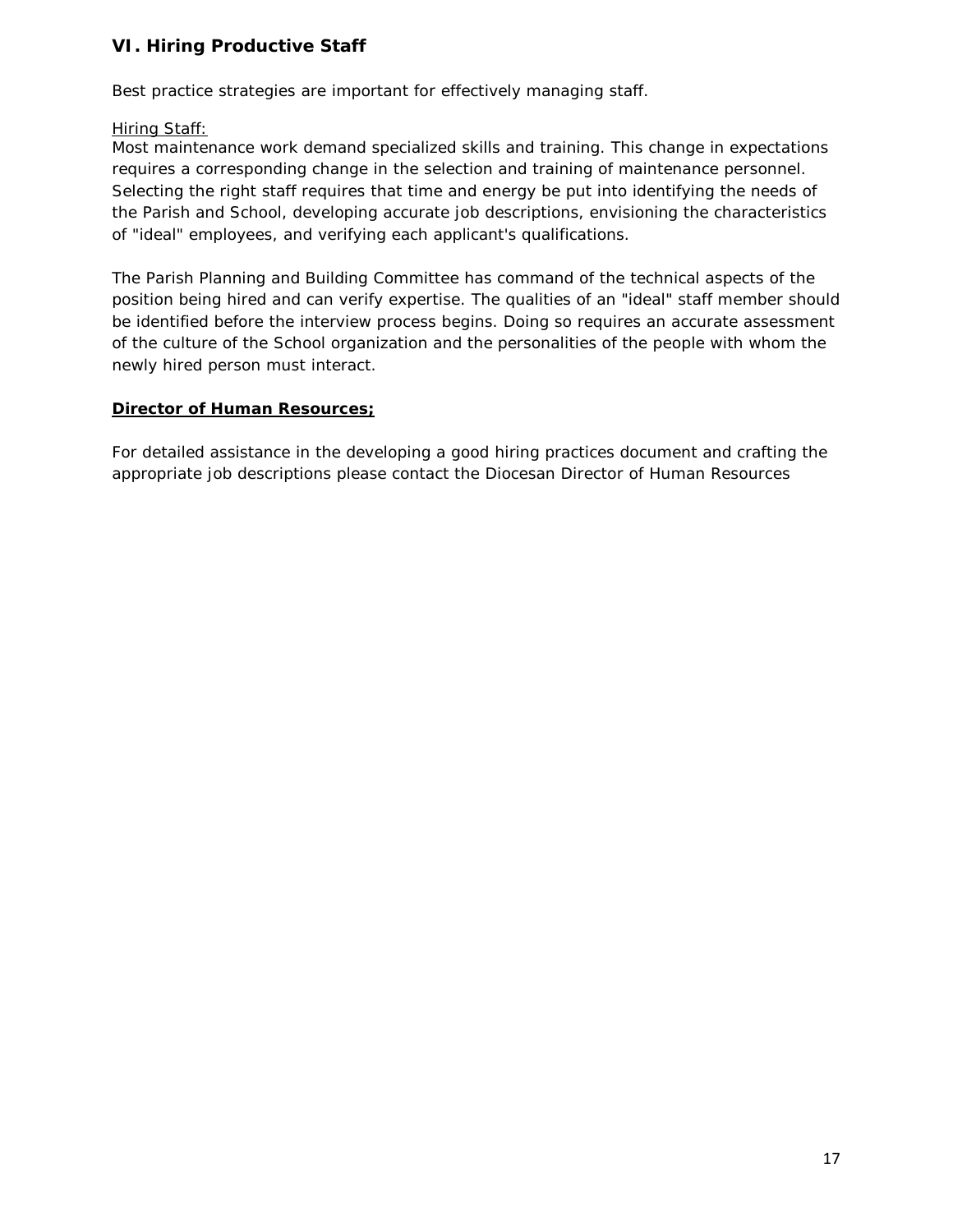# **VII Evaluating Buildings Maintenance Efforts**

Regular buildings maintenance program evaluation is important.

Program evaluation allows the School and the PPBC to determine which initiatives are working, which are not working, and which strategies need to be reconsidered. There is simply no substitute for good data when evaluating program decisions.

#### **Reasons for evaluating the buildings maintenance program include:**

- internal management control
- school board requests
- state reporting mandates
- regulatory inspections (e.g., EPA)

The School Maintenance Guidelines provides a framework for proactively developing a comprehensive, School maintenance plan. A vital component of adequate school maintenance plan is periodic evaluation to assess the success of these efforts at a program level.

To realize the full potential of a comprehensive preventive maintenance system, school staff, the school board, Parish and PPBC must incorporate maintenance priorities into School and Parish objectives, and budgets. However, it is also fair for stakeholders to expect the maintenance program to yield results-namely: clean, orderly, safe, cost-effective, and instructionally supportive school buildings that enhance the educational experience of all students.

### **Considerations When Planning Program Evaluations:**

Evaluation doesn't have to mean more dollars and more surveys. Many of the day-to-day activities or systems used to plan and operate a maintenance program also generate the types of information needed to evaluate the program's effectiveness. These can include:

#### **Program success can only be evaluated relative to program objectives. Are we reaching our goals and objectives?**

*●* Physical inspections: Records of physical inspections provide the necessary evaluative material. To care for buildings and grounds, Administrators and the PPBC must observe and assess their condition on a regular basis. Inspections should be both visual (i.e., how things look) and operational (i.e., how things work), and should result in work orders for items requiring service or repair.

*●* Work order systems*:* An effective work order system is a good tool for identifying, monitoring, and projecting future maintenance needs. All maintenance work should be recorded on work orders, which then provide valuable quantitative information for evaluations.

*●* User feedback/customer satisfaction surveys: There are many ways to gather information from users/customers (i.e., the people who benefit from the maintenance activities), including collecting satisfaction surveys and convening advisory committees of stakeholders. The value of user perception should not be overlooked as an evaluation tool.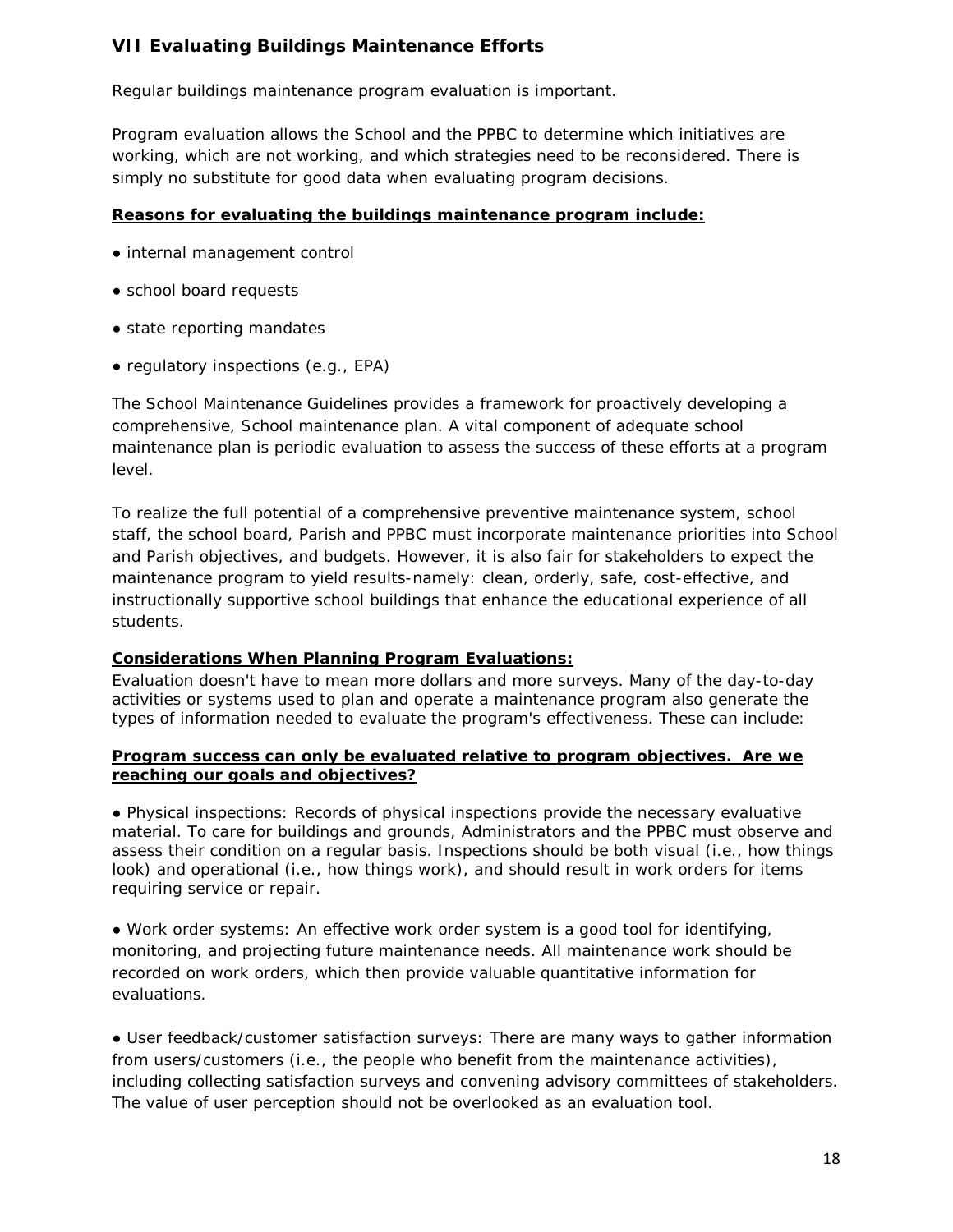*Alternative resources -* The School Administrators need not reinvent the wheel when it comes to evaluations. Maintenance and operations manuals, vendor expertise, warranties, and other resources (e.g., Web sites) can be sources of benchmarking data or evaluation standards.

*A Note about Budgets -* Even with the best planning, budget cutbacks are sometimes unavoidable. This may force the School Administration and the Parish to reprioritize their operational objectives-which can affect the goals of an evaluation effort as well.

### **Questions to Drive Evaluation Efforts:**

A simple evaluation program can be implemented by answering these four questions:

Step 1:

What is the purpose of the evaluation? That is, what decisions need to be made and by whom?

Step 2:

What questions need to be answered to make an informed decision, as identified in Step 1?

Step 3:

What information needs to be available to answer the questions identified in Step 2?

Step 4:

What is the best way to capture the information needs identified in Step 3?

#### **Collecting Data to Inform a Comprehensive Evaluation:**

To evaluate a buildings management program, the School Administration must collect and maintain accurate, timely, and comprehensive data about its buildings. Responsible decision-making requires good data and documentation. Before assessing maintenance improvements, it is necessary to identify the baseline against which progress will be measured. In other words, will the School compare its current status against its previous status, against peer schools, or relative to commonly accepted norms and best-practice standards?

Collecting data may require substantial effort, but it is a necessary task all the same. Proven sources of information about the condition of school buildings and the impact of a building maintenance program include:

- Number of work orders completed
- changes in maintenance costs
- major incident reviews (e.g., number of school shutdowns, safety events, etc.)

● "customer" feedback (e.g., the opinions of principals and other occupants and other stakeholders)

- visual inspections by supervisors and managers
- comprehensive management audits
- performance audits
- organizational studies